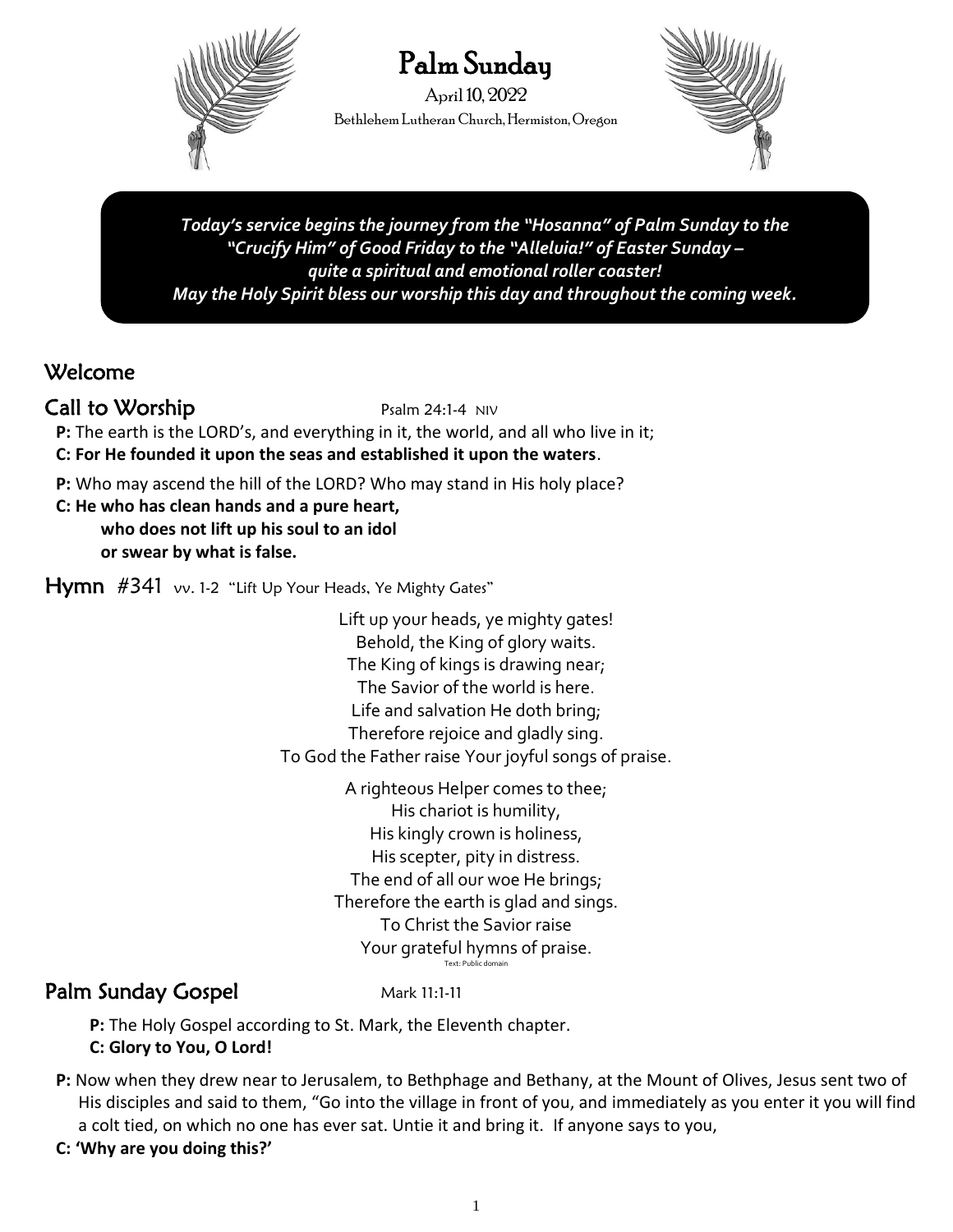**P:** say, 'The Lord has need of it and will send it back here immediately.'" And they went away and found a colt tied at a door outside in the street, and they untied it. And some of those standing there said to them,

### **C: "What are you doing, untying the colt?"**

**P:** And they told them what Jesus had said, and they let them go. And they brought the colt to Jesus and threw their cloaks on it, and He sat on it. And many spread their cloaks on the road, and others spread leafy branches that they had cut from the fields. And those who went before and those who followed were shouting,

### **C: "Hosanna!**

**Blessed is He who comes in the name of the Lord! Blessed is the coming kingdom of our father David! Hosanna in the highest!"**

**P:** And He entered Jerusalem and went into the temple. And when He had looked around at everything, as it was already late, He went out to Bethany with the twelve.

**P:** This is the Gospel of the Lord,

**C: Praise to You, O Christ!**

### Psalmody Psalm 24:7-10

**P:** Lift up your heads, O you gates; be lifted up, you ancient doors, that the King of glory may come in.

**C: Who is this King of glory?**

**The LORD strong and mighty,** 

**the LORD mighty in battle.**

**P:** Lift up your heads, O you gates; lift them up, you ancient doors, that the King of glory may come in.

### **C: Who is He, this King of glory? The LORD Almighty — He is the King of glory.**

**Hymn**  $#341$  vv. 3-5 "Lift Up Your Heads, Ye Mighty Gates"

How blest the land, the city blest, Where Christ the ruler is confessed! O peaceful hearts and happy homes To whom this King in triumph comes! The cloudless sun of joy is He Who comes to set His people free. To God the Spirit raise Your happy shouts of praise.

Fling wide the portals of your heart; Make it a temple set apart From earthly use for heav'n's employ, Adorned with prayer and love and joy. So shall your Sov'reign enter in And new and nobler life begin. To God alone be praise For word and deed and grace!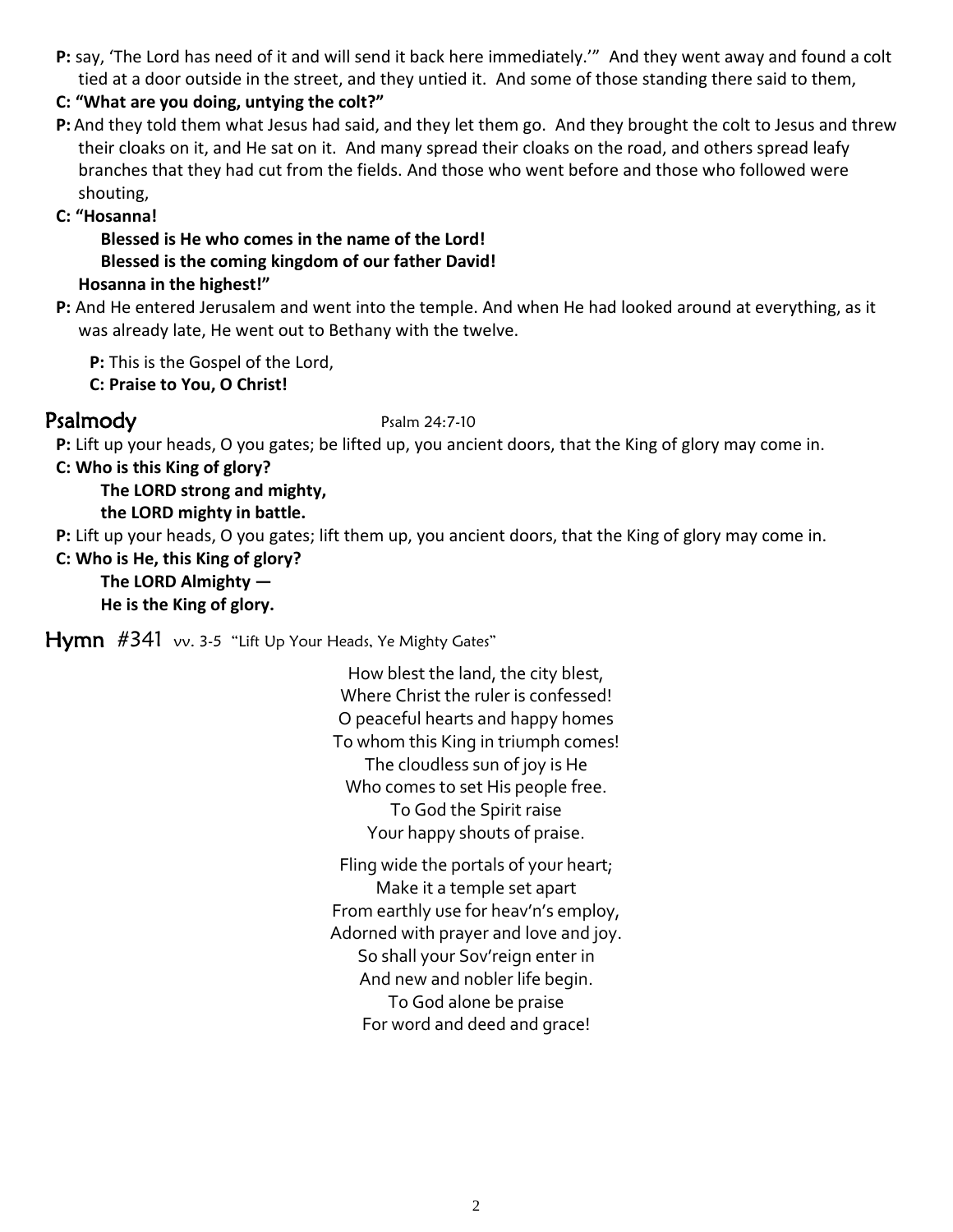Redeemer, come and open wide My heart to Thee; here, Lord, abide! O enter with Thy grace divine; Thy face of mercy on me shine. Thy Holy Spirit guide us on Until our glorious goal is won. Eternal praise and fame We offer to Thy name.

Text: Public domain

# The Collect of the Day

**P:** Almighty and everlasting God, You sent Your Son, our Savior Jesus Christ, to take upon Himself our flesh and to suffer death upon the cross. Mercifully grant that we may follow the example of His great humility and patience and be made partakers of His resurrection; through the same Jesus Christ, our Lord, Who lives and reigns with You and the Holy Spirit, one God, now and forever.

### **C: Amen.**

# Old Testament Zechariah 9:9-12

Rejoice greatly, O daughter of Zion! Shout aloud, O daughter of Jerusalem! Behold, your king is coming to you; righteous and having salvation is he, humble and mounted on a donkey, on a colt, the foal of a donkey.

 $10$  I will cut off the chariot from Ephraim and the war horse from Jerusalem; and the battle bow shall be cut off, and he shall speak peace to the nations; his rule shall be from sea to sea, and from the River to the ends of the earth.

 $<sup>11</sup>$  As for you also, because of the blood of my covenant with you, I will set your prisoners free from the waterless pit.</sup>  $12$  Return to your stronghold, O prisoners of hope; today I declare that I will restore to you double.

**L:** This is the Word of the Lord,

### **C: Thanks be to God.**

### **Epistle** Philippians 2:5-11

Have this mind among yourselves, which is yours in Christ Jesus, who, though he was in the form of God, did not count equality with God a thing to be grasped, but emptied himself, by taking the form of a servant, being born in the likeness of men. And being found in human form he humbled himself by becoming obedient to the point of death, even death on a cross.

Therefore God has highly exalted him and bestowed on him the name that is above every name, so that at the name of Jesus every knee should bow, in heaven and on earth and under the earth, and every tongue confess that Jesus Christ is Lord, to the glory of God the Father.

**L:** This is the Word of the Lord,

### **C: Thanks be to God.**

Hymn #444 "No Tramp of Soldiers' Marching Feet"

No tramp of soldiers' marching feet With banners and with drums, No sound of music's martial beat: "The King of glory comes!" To greet what pomp of kingly pride No bells in triumph ring, No city gates swing open wide: "Behold, behold your King!"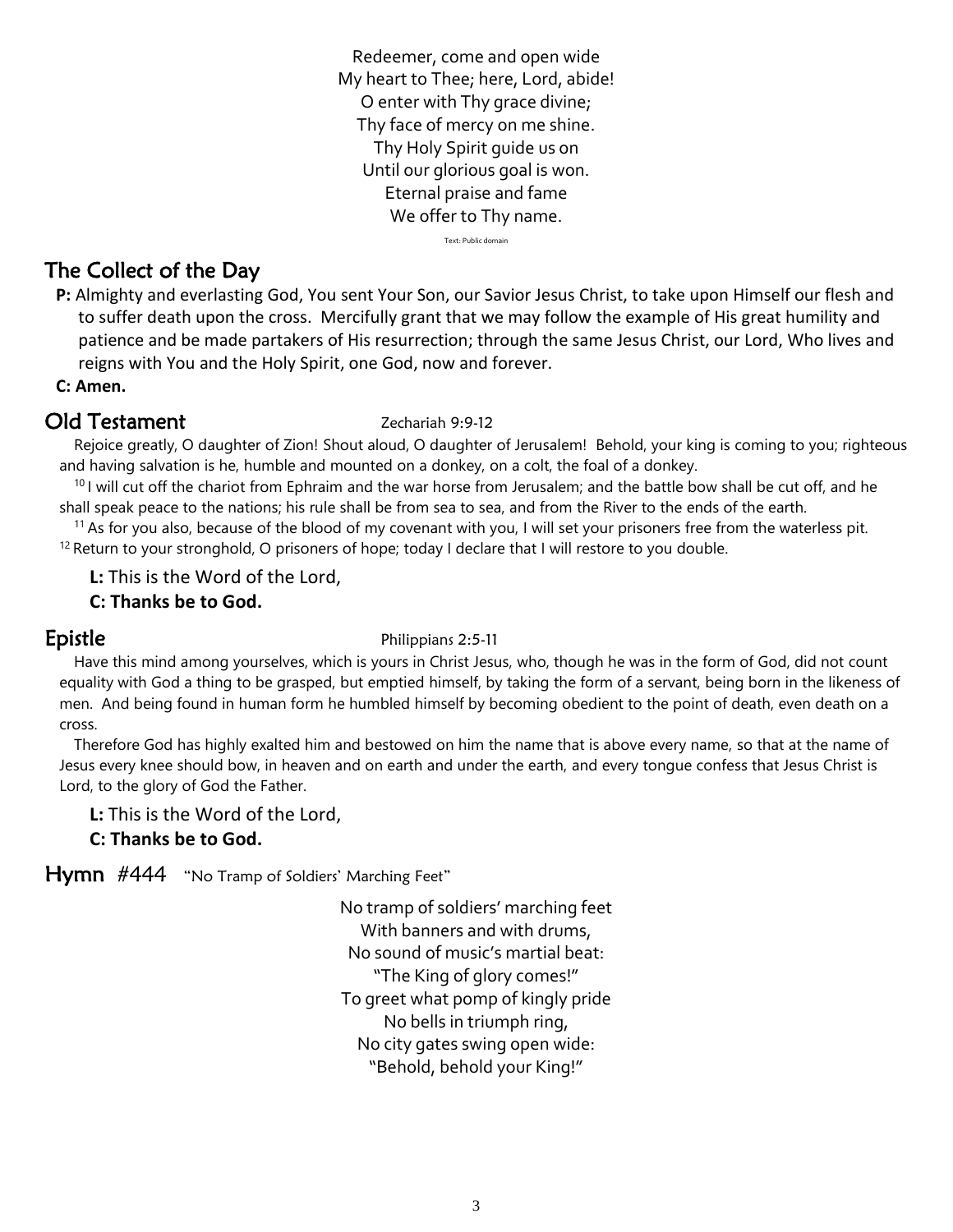And yet He comes. The children cheer; With palms His path is strown. With ev'ry step the cross draws near: The King of glory's throne. Astride a colt He passes by As loud hosannas ring, Or else the very stones would cry "Behold, behold your King!"

What fading flow'rs His road adorn; The palms, how soon laid down! No bloom or leaf but only thorn The King of glory's crown. The soldiers mock, the rabble cries, The streets with tumult ring, As Pilate to the mob replies, "Behold, behold your King!"

Now He who bore for mortals' sake The cross and all its pains And chose a servant's form to take, The King of glory reigns. Hosanna to the Savior's name Till heaven's rafters ring, And all the ransomed host proclaim "Behold, behold your King!"

Text: © 1984 Hope Publishing Co. Used by permission: LSB Hymn License no. 110004649

Sermon **Offering** Apostles' Creed **I believe in God, the Father Almighty, Maker of heaven and earth. And in Jesus Christ, His only Son, our Lord, Who was conceived by the Holy Spirit, born of the virgin Mary, suffered under Pontius Pilate, was crucified, died and was buried. He descended into hell. The third day He rose again from the dead. He ascended into heaven and sits at the right hand of God the Father Almighty. From thence He will come to judge the living and the dead. I believe in the Holy Spirit, the holy Christian Church, the communion of saints, the forgiveness of sins, the resurrection of the body,**

and the life  $+$  everlasting. Amen.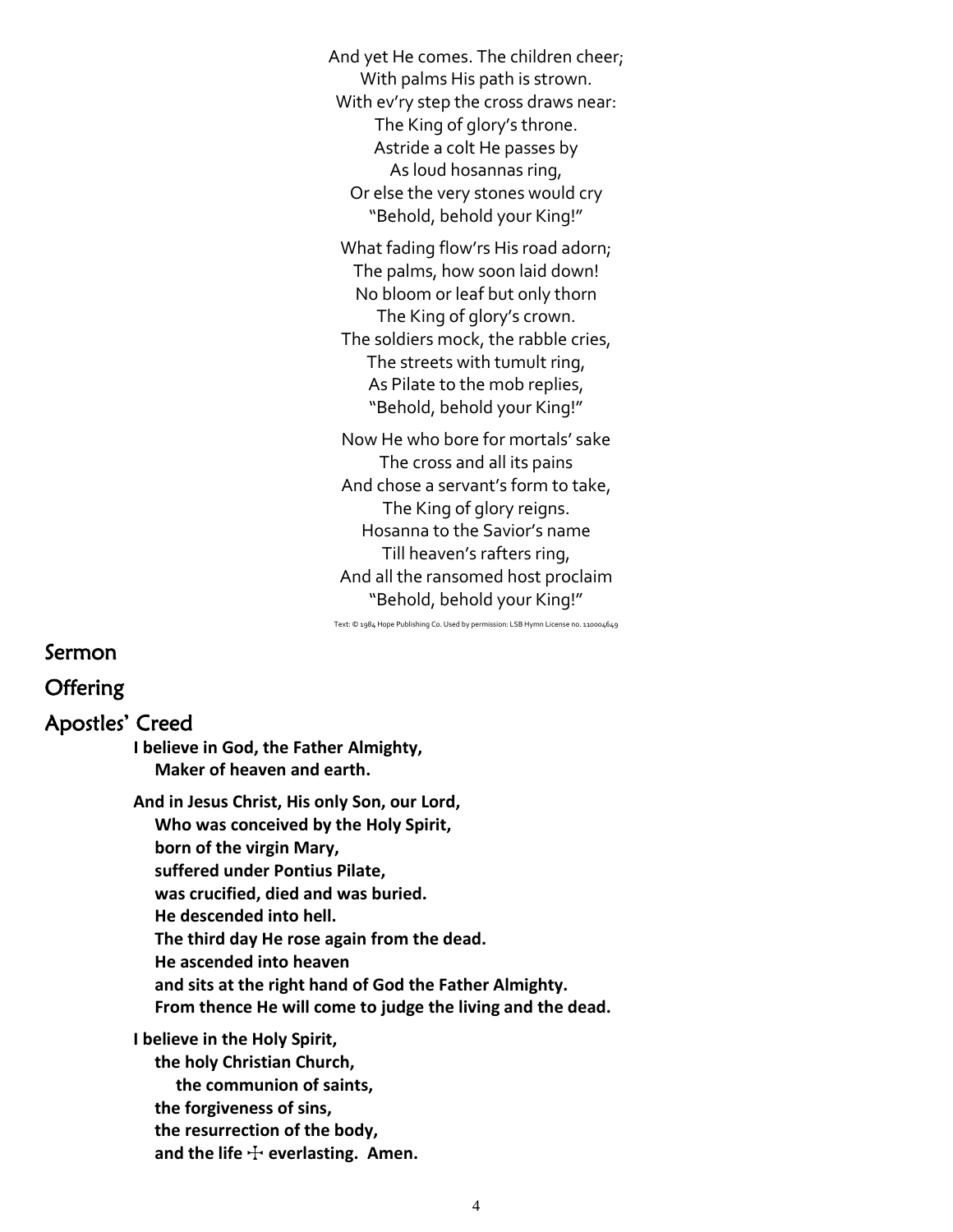Ride on, ride on in majesty! Hark! All the tribes hosanna cry. O Savior meek, pursue Thy road, With palms and scattered garments strowed.

Ride on, ride on in majesty! In lowly pomp ride on to die. O Christ, Thy triumphs now begin O'er captive death and conquered sin.

Ride on, ride on in majesty! The angel armies of the sky Look down with sad and wond'ring eyes To see the approaching sacrifice.

Ride on, ride on in majesty! Thy last and fiercest strife is nigh. The Father on His sapphire throne Awaits His own anointed Son.

Ride on, ride on in majesty! In lowly pomp ride on to die. Bow Thy meek head to mortal pain, Then take, O God, Thy pow'r and reign.

Text: Public domain

# Prayer of the Church

- **P:** Lord God, heavenly Father, in Your love and mercy You were determined to overcome our sin by giving Your own Son into death.
- **C: We cannot fathom the depth of Your sacrifice.**
- **P:** Grant that we may justly stand in awe of Your goodness in the face of our depravity; Your determination to save in the face of our weak commitment;
- **C: and Your selfless love in spite of our cold hearts.**

*— Time for silent prayer —*

- **P:** Lord Jesus, though You are God of God and very Light of very Light, You became a child of our lowly race, suffered under our spite and injustice, and then became obedient to a criminal's death.
- **C: You became sin for us.**
- **P:** Summon our deepest understanding that we might begin to know what it cost You to save us,

**C: and thereby to know Your boundless love.**

*— Time for silent prayer —*

**P:** Holy Spirit, You washed us in the waters of baptism and placed in our hearts the seed of faith.

**C: This Holy Week we need Your presence to grow in that faith.**

**P:** Fill us. Move us.

**C: Breathe in us Your healing and Your joy.**

*— Time for silent prayer —*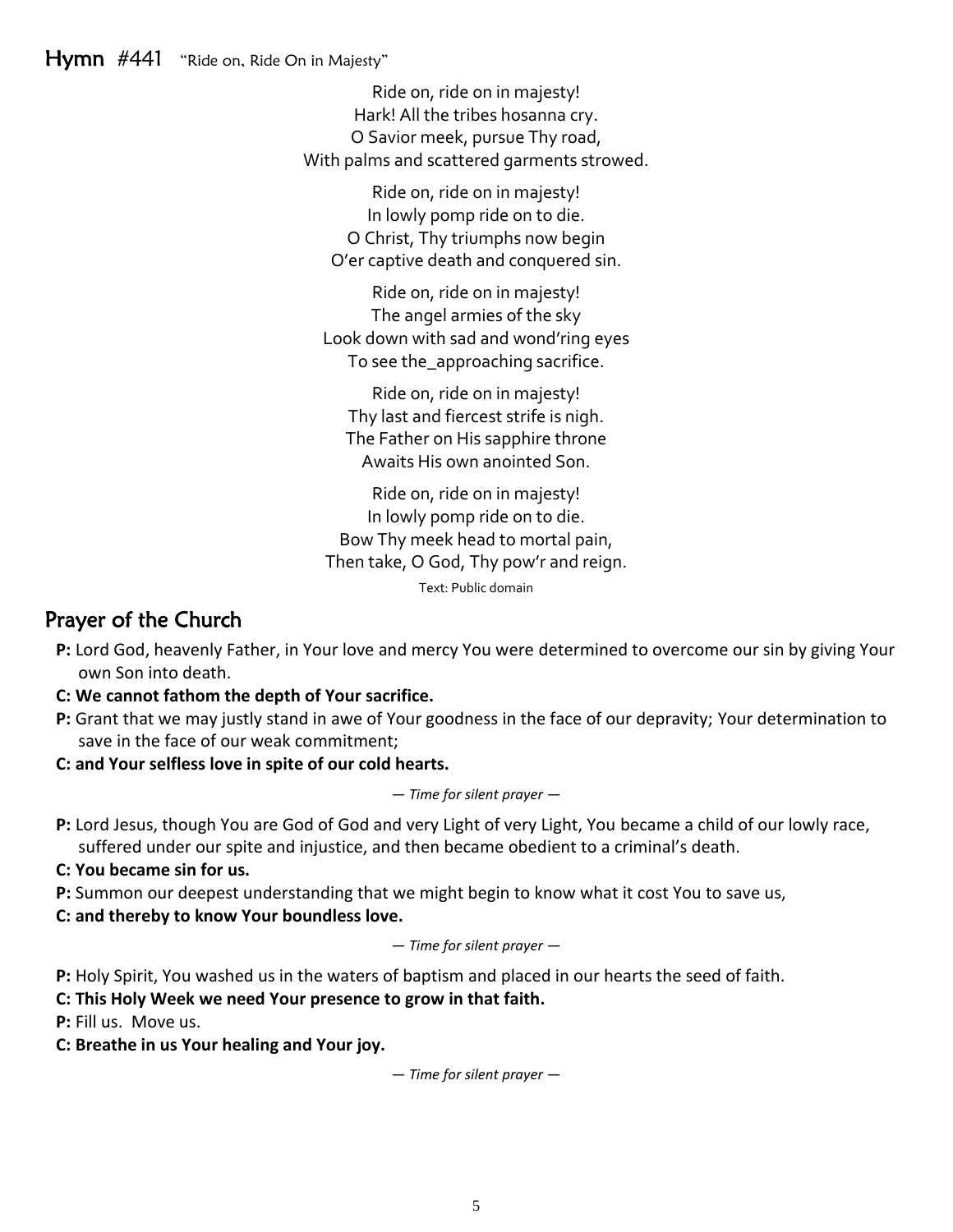- **P:** Lord Jesus, this week as we focus on Your passion and death, You also make us aware of the multitude of needs and joys that surround us.
- **C: Your Spirit compels us to bring these petitions to You . . .**
- **P:** *(after raising individual petitions)* Lord Jesus Christ, into Your hands we commend all for whom we pray, trusting in Your mercy . . .
- **C: Amen**

### Lord's Prayer

**Our Father Who art in heaven, hallowed be Thy name, Thy kingdom come, Thy will be done on earth as it is in heaven; give us this day our daily bread; and forgive us our trespasses as we forgive those who trespass against us; and lead us not into temptation, but deliver us from evil. For Thine is the kingdom and the power and the glory forever and ever. Amen.**

### Announcements

# We Transition into Holy Week

Hymn #430 v.1 "My Song is Love Unknown" *st. 1*

1 My song is love unknown, My Savior's love to me, Love to the loveless shown That they might lovely be. Oh, who am I That for my sake My Lord should take Frail flesh and die?

# **Passion Gospel Mark 14:1 – 15:47**

It was now two days before the Passover and the Feast of Unleavened Bread. And the chief priests and the scribes were seeking how to arrest him by stealth and kill him, <sup>2</sup>for they said, "Not during the feast, lest there be an uproar from the people."

 $3$ And while he was at Bethany in the house of Simon the leper, as he was reclining at table, a woman came with an alabaster flask of ointment of pure nard, very costly, and she broke the flask and poured it over his head. <sup>4</sup>There were some who said to themselves indignantly, "Why was the ointment wasted like that? <sup>5</sup>For this ointment could have been sold for more than three hundred denarii and given to the poor." And they scolded her. <sup>6</sup>But Jesus said, "Leave her alone. Why do you trouble her? She has done a beautiful thing to me. <sup>7</sup>For you always have the poor with you, and whenever you want, you can do good for them. But you will not always have me. <sup>8</sup>She has done what she could; she has anointed my body beforehand for burial. <sup>9</sup>And truly, I say to you, wherever the gospel is proclaimed in the whole world, what she has done will be told in memory of her."

<sup>10</sup>Then Judas Iscariot, who was one of the twelve, went to the chief priests in order to betray him to them. <sup>11</sup>And when they heard it, they were glad and promised to give him money. And he sought an opportunity to betray him.

 $12$ And on the first day of Unleavened Bread, when they sacrificed the Passover lamb, his disciples said to him, "Where will you have us go and prepare for you to eat the Passover?" <sup>13</sup>And he sent two of his disciples and said to them, "Go into the city, and a man carrying a jar of water will meet you. Follow him, <sup>14</sup>and wherever he enters, say to the master of the house,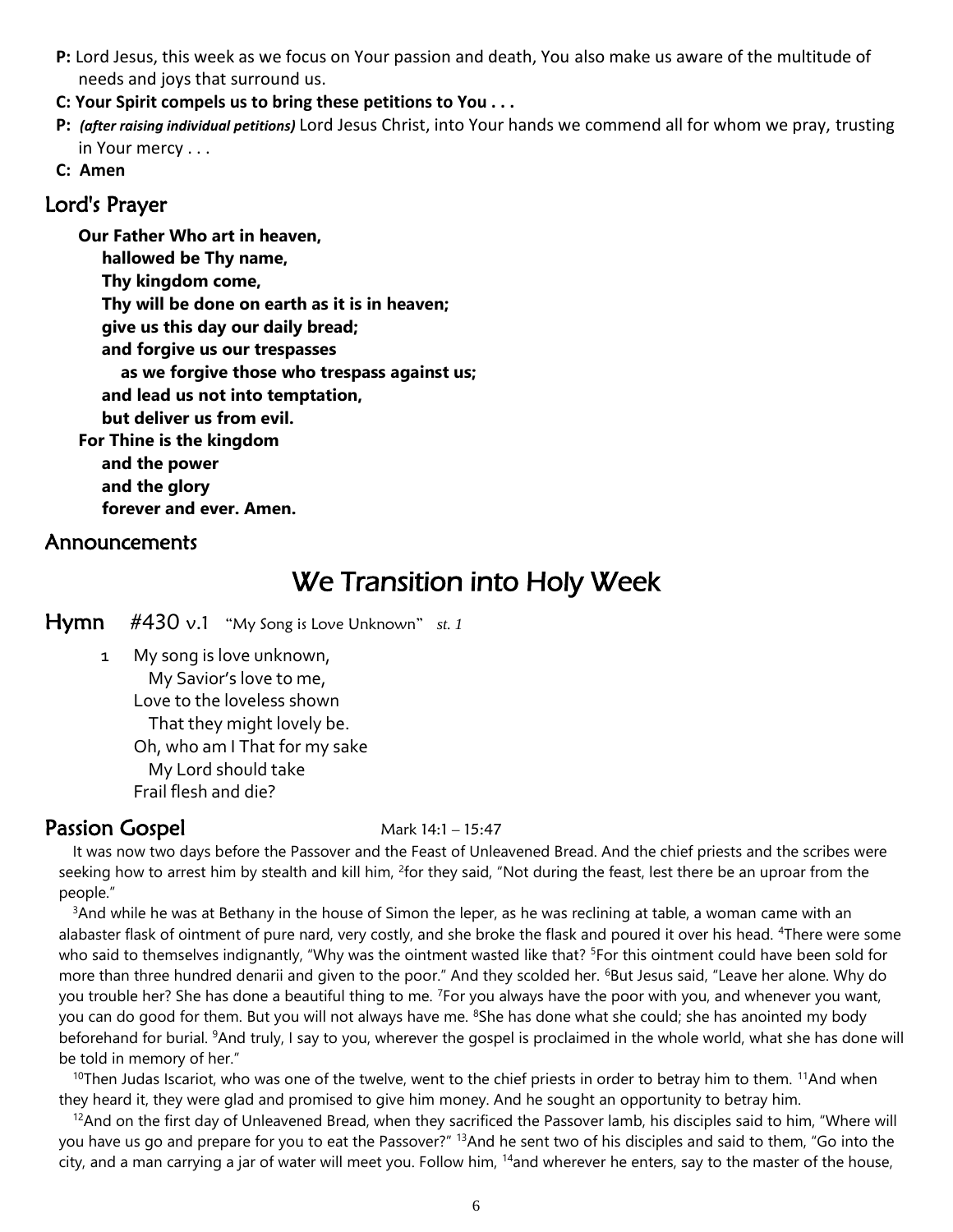'The Teacher says, Where is my guest room, where I may eat the Passover with my disciples?' <sup>15</sup>And he will show you a large upper room furnished and ready; there prepare for us."  $16$ And the disciples set out and went to the city and found it just as he had told them, and they prepared the Passover.

<sup>17</sup>And when it was evening, he came with the twelve. <sup>18</sup>And as they were reclining at table and eating, Jesus said, "Truly, I say to you, one of you will betray me, one who is eating with me." <sup>19</sup>They began to be sorrowful and to say to him one after another, "Is it I?" <sup>20</sup>He said to them, "It is one of the twelve, one who is dipping bread into the dish with me. <sup>21</sup>For the Son of Man goes as it is written of him, but woe to that man by whom the Son of Man is betrayed! It would have been better for that man if he had not been born."

<sup>22</sup>And as they were eating, he took bread, and after blessing it broke it and gave it to them, and said, "Take; this is my body." <sup>23</sup>And he took a cup, and when he had given thanks he gave it to them, and they all drank of it. <sup>24</sup>And he said to them, "This is my blood of the covenant, which is poured out for many. <sup>25</sup>Truly, I say to you, I will not drink again of the fruit of the vine until that day when I drink it new in the kingdom of God."

 $Hymn$  #430 v.2 "My Song is Love Unknown"

2 He came from His blest throne Salvation to bestow; But men made strange, and none The longed-for Christ would know. But, oh, my friend, My friend indeed, Who at my need His life did spend!

 $26$ And when they had sung a hymn, they went out to the Mount of Olives.  $27$ And Jesus said to them, "You will all fall away, for it is written, 'I will strike the shepherd, and the sheep will be scattered.' <sup>28</sup>But after I am raised up, I will go before you to Galilee." <sup>29</sup>Peter said to him, "Even though they all fall away, I will not." <sup>30</sup>And Jesus said to him, "Truly, I tell you, this very night, before the rooster crows twice, you will deny me three times." <sup>31</sup>But he said emphatically, "If I must die with you, I will not deny you." And they all said the same.

 $32$ And they went to a place called Gethsemane. And he said to his disciples, "Sit here while I pray."  $33$ And he took with him Peter and James and John, and began to be greatly distressed and troubled. <sup>34</sup>And he said to them, "My soul is very sorrowful, even to death. Remain here and watch." <sup>35</sup>And going a little farther, he fell on the ground and prayed that, if it were possible, the hour might pass from him. <sup>36</sup>And he said, "Abba, Father, all things are possible for you. Remove this cup from me. Yet not what I will, but what you will." <sup>37</sup>And he came and found them sleeping, and he said to Peter, "Simon, are you asleep? Could you not watch one hour? <sup>38</sup>Watch and pray that you may not enter into temptation. The spirit indeed is willing, but the flesh is weak."  $39$ And again he went away and prayed, saying the same words.  $40$ And again he came and found them sleeping, for their eyes were very heavy, and they did not know what to answer him. <sup>41</sup>And he came the third time and said to them, "Are you still sleeping and taking your rest? It is enough; the hour has come. The Son of Man is betrayed into the hands of sinners.  $42$ Rise, let us be going; see, my betrayer is at hand."

 $43$ And immediately, while he was still speaking, Judas came, one of the twelve, and with him a crowd with swords and clubs, from the chief priests and the scribes and the elders. <sup>44</sup>Now the betrayer had given them a sign, saying, "The one I will kiss is the man. Seize him and lead him away under guard." <sup>45</sup>And when he came, he went up to him at once and said, "Rabbi!" And he kissed him. <sup>46</sup>And they laid hands on him and seized him. <sup>47</sup>But one of those who stood by drew his sword and struck the servant of the high priest and cut off his ear. <sup>48</sup>And Jesus said to them, "Have you come out as against a robber, with swords and clubs to capture me? <sup>49</sup>Day after day I was with you in the temple teaching, and you did not seize me. But let the Scriptures be fulfilled." <sup>50</sup>And they all left him and fled.

 $51$ And a young man followed him, with nothing but a linen cloth about his body. And they seized him,  $52$  but he left the linen cloth and ran away naked.

<sup>53</sup>And they led Jesus to the high priest. And all the chief priests and the elders and the scribes came together. <sup>54</sup>And Peter had followed him at a distance, right into the courtyard of the high priest. And he was sitting with the guards and warming himself at the fire. <sup>55</sup>Now the chief priests and the whole Council were seeking testimony against Jesus to put him to death, but they found none. <sup>56</sup>For many bore false witness against him, but their testimony did not agree. <sup>57</sup>And some stood up and bore false witness against him, saying, <sup>58</sup> We heard him say, 'I will destroy this temple that is made with hands, and in three days I will build another, not made with hands." <sup>59</sup>Yet even about this their testimony did not agree. <sup>60</sup>And the high priest stood up in the midst and asked Jesus, "Have you no answer to make? What is it that these men testify against you?"  $61$ But he remained silent and made no answer. Again the high priest asked him, "Are you the Christ, the Son of the Blessed?"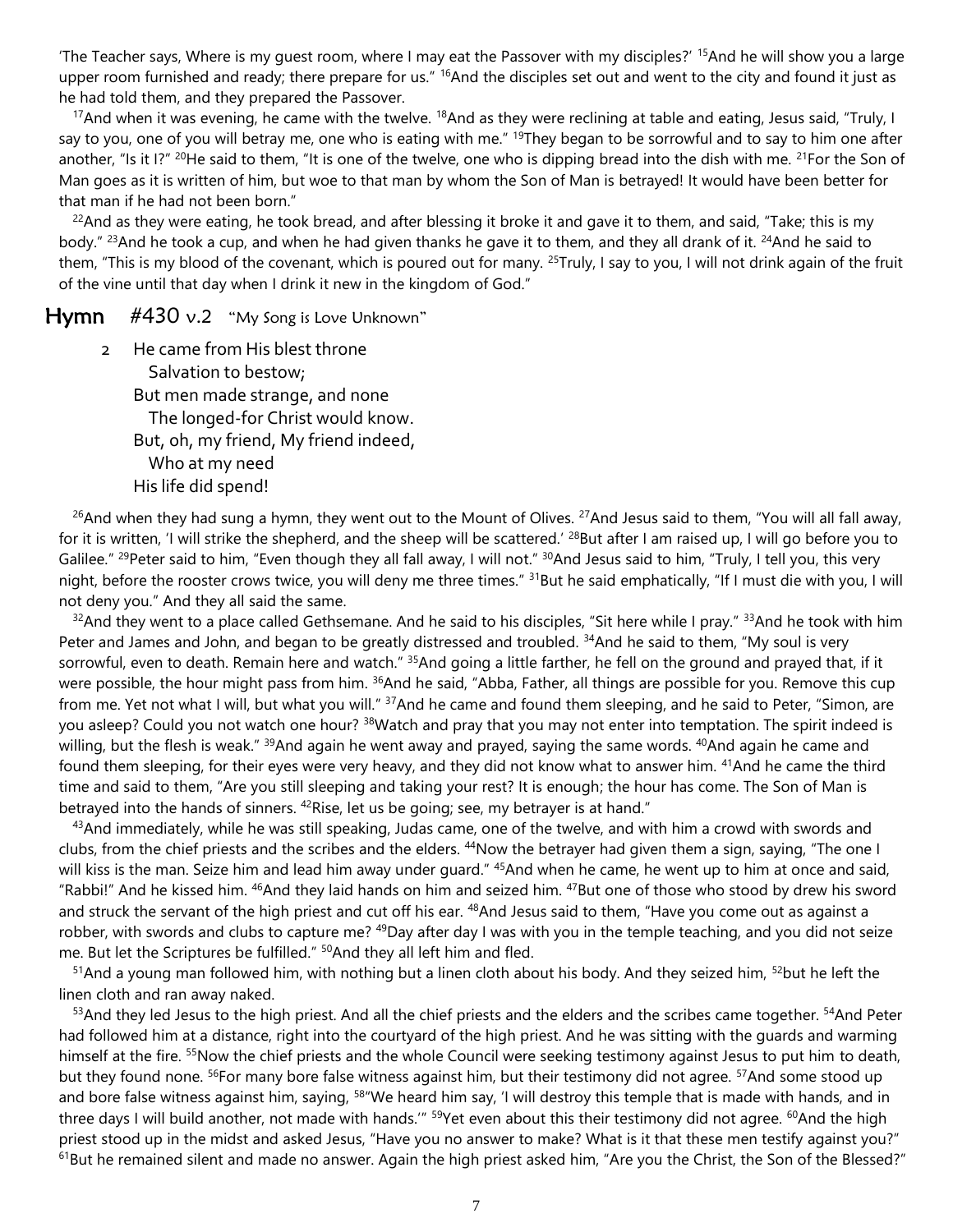$62$ And Jesus said, "I am, and you will see the Son of Man seated at the right hand of Power, and coming with the clouds of heaven." <sup>63</sup>And the high priest tore his garments and said, "What further witnesses do we need? <sup>64</sup>You have heard his blasphemy. What is your decision?" And they all condemned him as deserving death. <sup>65</sup>And some began to spit on him and to cover his face and to strike him, saying to him, "Prophesy!" And the guards received him with blows.

 $66$ And as Peter was below in the courtyard, one of the servant girls of the high priest came,  $67$  and seeing Peter warming himself, she looked at him and said, "You also were with the Nazarene, Jesus." <sup>68</sup>But he denied it, saying, "I neither know nor understand what you mean." And he went out into the gateway and the rooster crowed. <sup>69</sup>And the servant girl saw him and began again to say to the bystanders, "This man is one of them." <sup>70</sup>But again he denied it. And after a little while the bystanders again said to Peter, "Certainly you are one of them, for you are a Galilean." <sup>71</sup>But he began to invoke a curse on himself and to swear, "I do not know this man of whom you speak."  $72$ And immediately the rooster crowed a second time. And Peter remembered how Jesus had said to him, "Before the rooster crows twice, you will deny me three times." And he broke down and wept.

<sup>1</sup>And as soon as it was morning, the chief priests held a consultation with the elders and scribes and the whole Council. And they bound Jesus and led him away and delivered him over to Pilate. <sup>2</sup>And Pilate asked him, "Are you the King of the Jews?" And he answered him, "You have said so." <sup>3</sup>And the chief priests accused him of many things. <sup>4</sup>And Pilate again asked him, "Have you no answer to make? See how many charges they bring against you." <sup>5</sup>But Jesus made no further answer, so that Pilate was amazed.

 $6N$ ow at the feast he used to release for them one prisoner for whom they asked. <sup>7</sup>And among the rebels in prison, who had committed murder in the insurrection, there was a man called Barabbas. <sup>8</sup>And the crowd came up and began to ask Pilate to do as he usually did for them. <sup>9</sup>And he answered them, saying, "Do you want me to release for you the King of the Jews?" <sup>10</sup>For he perceived that it was out of envy that the chief priests had delivered him up. <sup>11</sup>But the chief priests stirred up the crowd to have him release for them Barabbas instead. <sup>12</sup>And Pilate again said to them, "Then what shall I do with the man you call the King of the Jews?" <sup>13</sup>And they cried out again, "Crucify him." <sup>14</sup>And Pilate said to them, "Why, what evil has he done?" But they shouted all the more, "Crucify him." <sup>15</sup>So Pilate, wishing to satisfy the crowd, released for them Barabbas, and having scourged Jesus, he delivered him to be crucified.

### **Hymn**  $\#430$  vv. 3-5 "My Song is Love Unknown"

- 3 Sometimes they strew His way And His sweet praises sing; Resounding all the day Hosannas to their King. Then "Crucify!" Is all their breath, And for His death They thirst and cry.
- 4 Why, what hath my Lord done? What makes this rage and spite? He made the lame to run, He gave the blind their sight. Sweet injuries! Yet they at these Themselves displease And 'gainst Him rise.
- 5 They rise and needs will have My dear Lord made away; A murderer they save, The Prince of Life they slay. Yet cheerful He To suff'ring goes That He His foes From thence might free.

 $16$ And the soldiers led him away inside the palace (that is, the governor's headquarters), and they called together the whole battalion. <sup>17</sup>And they clothed him in a purple cloak, and twisting together a crown of thorns, they put it on him. <sup>18</sup>And they began to salute him, "Hail, King of the Jews!" <sup>19</sup>And they were striking his head with a reed and spitting on him and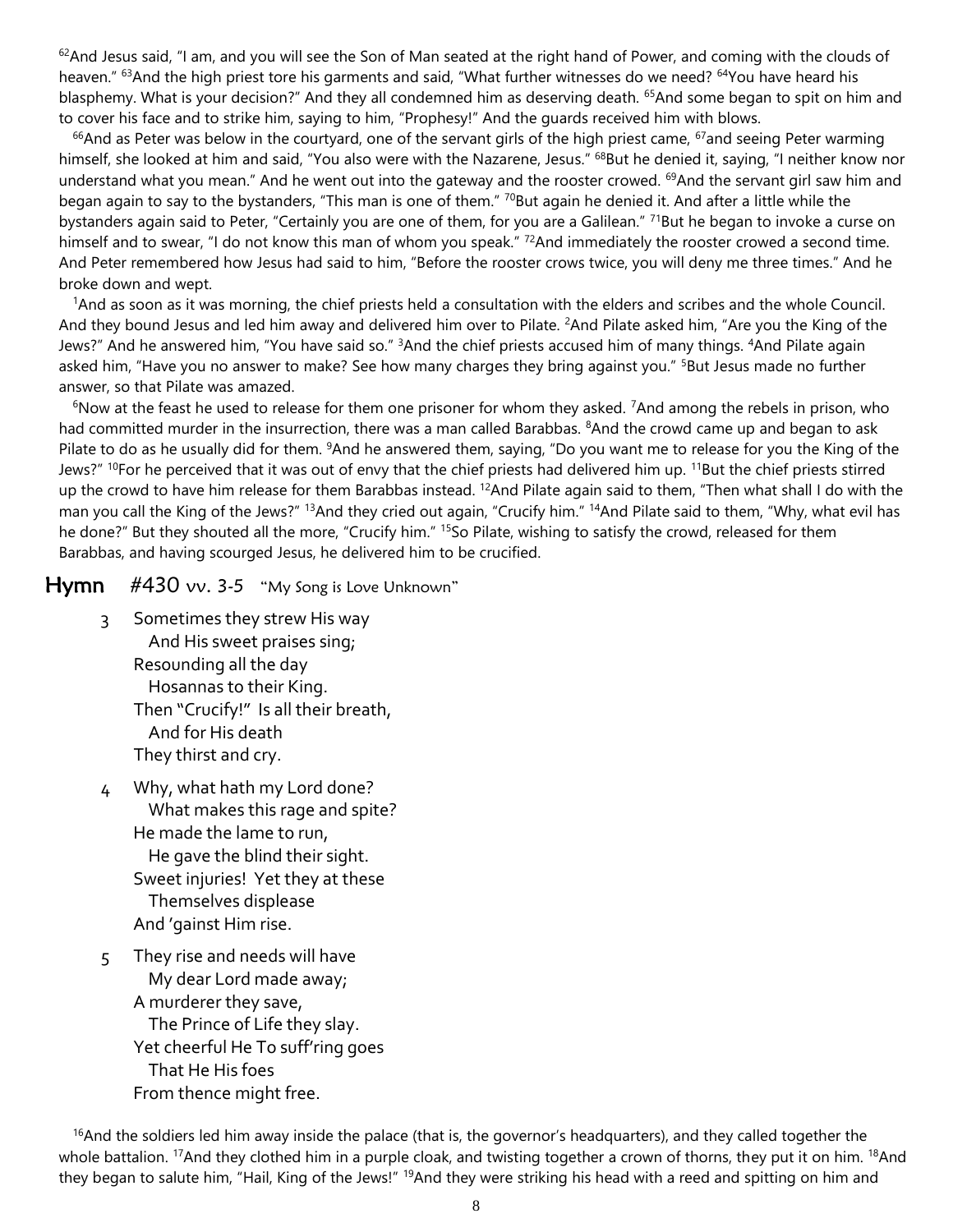kneeling down in homage to him. <sup>20</sup>And when they had mocked him, they stripped him of the purple cloak and put his own clothes on him. And they led him out to crucify him.

 $^{21}$ And they compelled a passerby, Simon of Cyrene, who was coming in from the country, the father of Alexander and Rufus, to carry his cross. <sup>22</sup>And they brought him to the place called Golgotha (which means Place of a Skull). <sup>23</sup>And they offered him wine mixed with myrrh, but he did not take it. <sup>24</sup>And they crucified him and divided his garments among them, casting lots for them, to decide what each should take.  $^{25}$ And it was the third hour when they crucified him.  $^{26}$ And the inscription of the charge against him read, "The King of the Jews." <sup>27</sup>And with him they crucified two robbers, one on his right and one on his left. <sup>29</sup>And those who passed by derided him, wagging their heads and saying, "Aha! You who would destroy the temple and rebuild it in three days, <sup>30</sup>save yourself, and come down from the cross!" <sup>31</sup>So also the chief priests with the scribes mocked him to one another, saying, "He saved others; he cannot save himself. <sup>32</sup>Let the Christ, the King of Israel, come down now from the cross that we may see and believe." Those who were crucified with him also reviled him.

 $33$ And when the sixth hour had come, there was darkness over the whole land until the ninth hour.  $34$ And at the ninth hour Jesus cried with a loud voice, "Eloi, Eloi, lema sabachthani?" which means, "My God, my God, why have you forsaken me?" <sup>35</sup>And some of the bystanders hearing it said, "Behold, he is calling Elijah." <sup>36</sup>And someone ran and filled a sponge with sour wine, put it on a reed and gave it to him to drink, saying, "Wait, let us see whether Elijah will come to take him down." <sup>37</sup>And Jesus uttered a loud cry and breathed his last. <sup>38</sup>And the curtain of the temple was torn in two, from top to bottom. <sup>39</sup>And when the centurion, who stood facing him, saw that in this way he breathed his last, he said, "Truly this man was the Son of God!"

<sup>40</sup>There were also women looking on from a distance, among whom were Mary Magdalene, and Mary the mother of James the younger and of Joses, and Salome. <sup>41</sup>When he was in Galilee, they followed him and ministered to him, and there were also many other women who came up with him to Jerusalem.

 $42$ And when evening had come, since it was the day of Preparation, that is, the day before the Sabbath,  $43$ Joseph of Arimathea, a respected member of the Council, who was also himself looking for the kingdom of God, took courage and went to Pilate and asked for the body of Jesus. <sup>44</sup>Pilate was surprised to hear that he should have already died. And summoning the centurion, he asked him whether he was already dead. <sup>45</sup>And when he learned from the centurion that he was dead, he granted the corpse to Joseph. <sup>46</sup>And Joseph bought a linen shroud, and taking him down, wrapped him in the linen shroud and laid him in a tomb that had been cut out of the rock. And he rolled a stone against the entrance of the tomb. <sup>47</sup>Mary Magdalene and Mary the mother of Joses saw where he was laid.

**P:** This is the Gospel of the Lord, **C: Praise to You, O Christ.**

Hymn #430 vv. 6-7 "My Song is Love Unknown"

- 6 In life no house, no home My Lord on earth might have; In death no friendly tomb But what a stranger gave. What may I say? Heav'n was His home But mine the tomb Wherein He lay.
- 7 Here might I stay and sing, No story so divine! Never was love, dear King, Never was grief like Thine. This is my friend, In whose sweet praise I all my days Could gladly spend!

### Text: Public domain

**Benediction** Hebrews 13:20-21

- **P:** May the God of peace, Who through the blood of the eternal covenant brought back from the dead our Lord Jesus, that great Shepherd of the sheep, equip you with everything good for doing His will,
- **C: and may He work in us what is pleasing to Him, through Jesus Christ, to Whom be glory for ever and ever. Amen.**